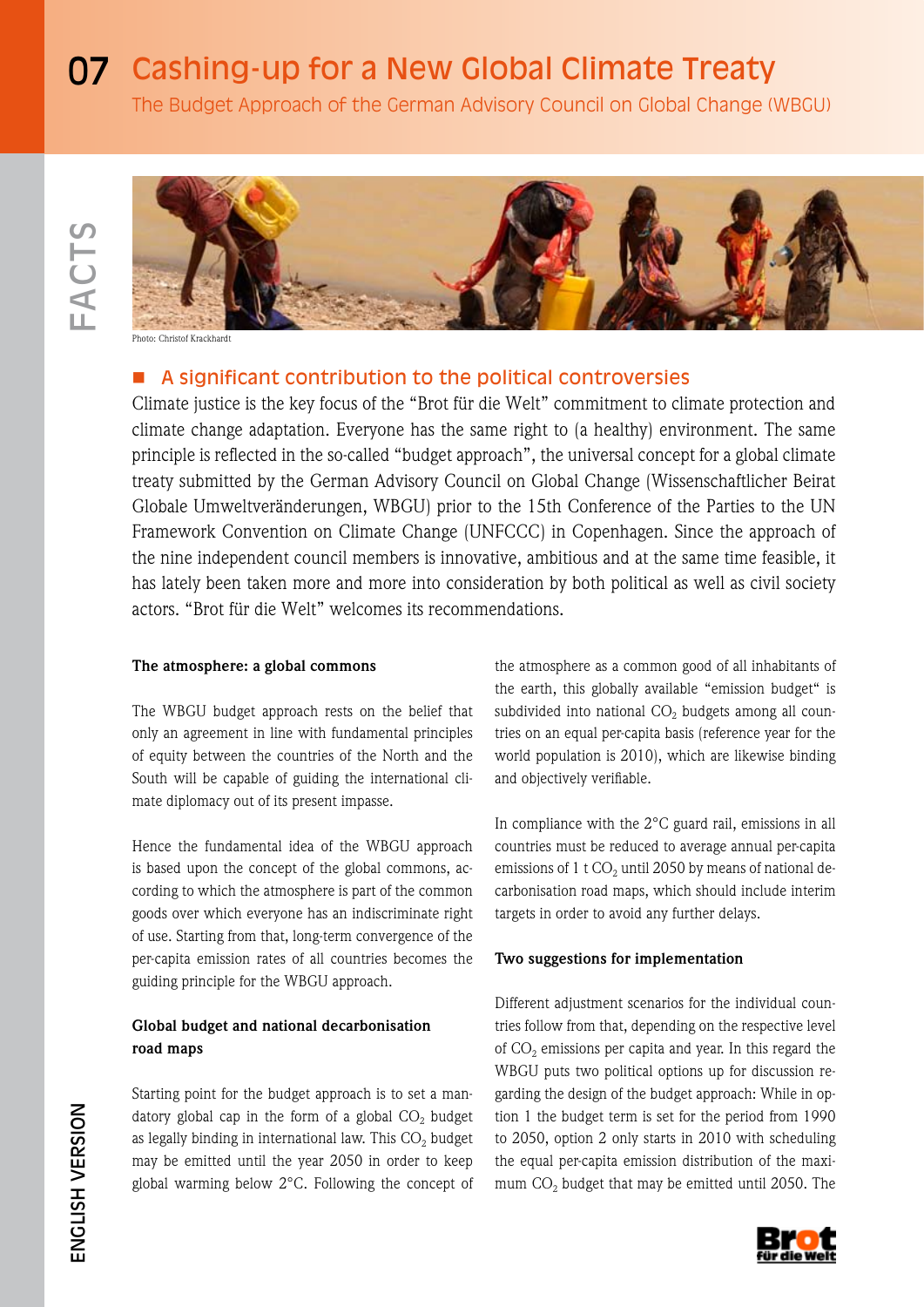|                       | Option 1 (1990-2050) | Option 2 (2010 - 2050) |
|-----------------------|----------------------|------------------------|
| Germany               | $-1$                 | 10                     |
| <b>USA</b>            | $-9$                 | 6                      |
| Japan                 | 2                    | 11                     |
| Russia                | 0                    | 9                      |
| <b>European Union</b> | $\overline{4}$       | 12                     |
| China                 | 26                   | 24                     |
| India                 | 103                  | 88                     |
| <b>Brazil</b>         | 55                   | 46                     |
| <b>Burkina Faso</b>   | 2,810                | 2,892                  |

## **Reach of the budget lifetime assuming annual emissions as in 2008 (in years)**

WBGU explains the earlier commencement of option 1 with the fact that according to the polluter pays principle, allowances for the historical responsibility for global warming of the countries of the North must be made not later than 1990 since due to the publication of the First Assessment Report of the Intergovernmental Panel on Climate Change (IPCC) by that time all countries were informed about the causes and impacts of the greenhouse effect, and thus the need to take political measures.

WBGU calculations for this budget period of six decades show that during the past twenty years the early-industrialised countries have already so exceedingly drawn on the global budget that today some of them like, for instance, the USA, Germany and Russia are already "carbon insolvent". Over the next two to five years most of the others will have exhausted their emission budget actually scheduled for 40 years.

Since, according to WBGU estimates, this scenario would prove too limiting for the scope of action of the countries of the North, the Council regards option 1 as politically not enforceable, thus proposing option 2 instead, which is forward-oriented and focuses on the responsibility of all states regarding future emissions.

### **Differentiated emission reduction pathways**

In line with this (second) option countries can roughly be classified in three groups according to the number of years their allocated budget would last:

Group 1 comprises those approximately 60 countries (besides industrialised countries a number of Arabian countries as well as Venezuela, South Africa and Iran) whose budget – at their current rate of emissions – would be exceeded in less than 20 years. Thus a likewise rigid and comprehensive transition of these countries to low-carbon economies is imperative.

Group 2 consists of around 30 countries (including China, Mexico, Argentina and Thailand), each emitting between 2.7 and 5.4 t  $CO<sub>2</sub>$  per capita and year into the atmosphere, whose budget would last for 20 to 40 years. For them the budget approach would "merely" imply a more moderate increase of emissions for the next 15 years, then to be followed by a gradual decarbonisation.

Group 3 comprises the remaining approximately 95 countries (including India and Brazil) whose emissions amount to less than an average  $2.7 \text{ t CO}_2$  per capita and year and whose budgets would last for more than 40 years. The budget approach grants them an  $-$  in some cases considerable – emission increase until 2030, which must then be reduced to the global emissions target of an annual average 1 t per capita by 2050.

## **Financial transfers within the scope of the budget approach**

To finance the costs of avoiding climate change the budget approach envisages in particular the establishment of an international emission trading system for all

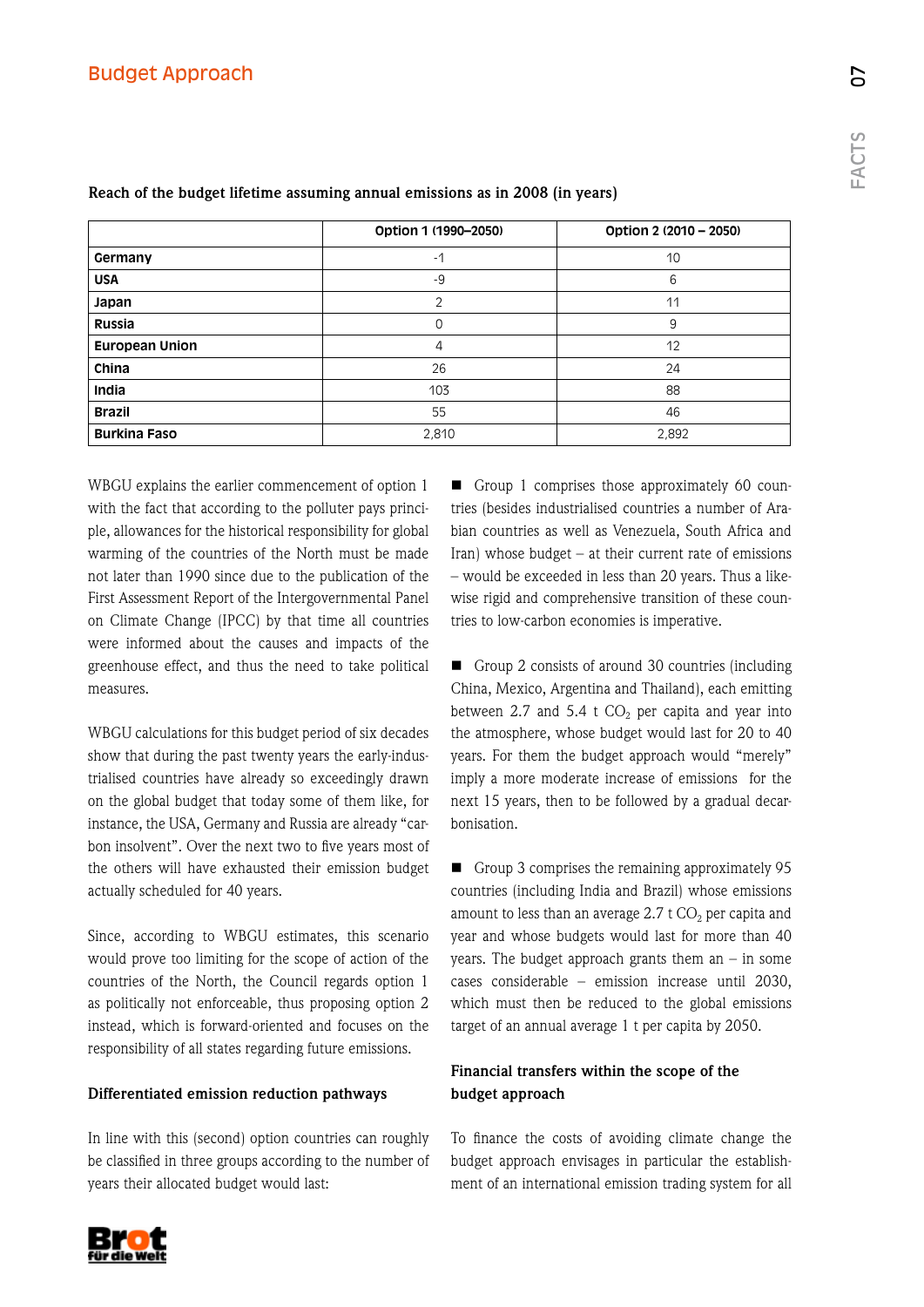countries. WBGU estimates of possible sales on such a world market for certificates suggest that the expected north-south financial transfer would allow to raise a considerable part of the required funds for future investments into largely emission-free economies in the developing and emerging economies. Additional mitigation costs in the countries of the Southern hemisphere shall be covered through charges on international shipping and air traffic, private sector funds as well as bi- and multilateral credits or grants respectively.

Regarding the funding of adaptation measures to climate change the WBGU suggests to create a legally binding mechanism, which determines unbiased adaptation requirements, and sets mandatory payments into the Climate Compensation Fund in line with the historical responsibility of the countries for global warming. In addition the budget approach plans a separate independent compensation fund for avoided deforestation in the countries of the South.

## **Institutional implementation**

The WBGU recommends the establishment of an independent "world climate bank" to monitor compliance with both global and national emission budgets as well as to grant loans for mitigation measures. In the event of an expected or actual failure to stay within the respective emission budget, the bank would impose sanctions.

## **Key focus climate justice**

Unlike most other pragmatic political propositions for the design of a future international climate architecture the WBGU budget approach is based upon a comprehensive understanding of climate justice and regards climate change above all as an expression of global injustice – a fact that is all too often neglected in the prevailing climate discourse.

The budget approach provides a distribution basis for greenhouse gas emissions that is no longer subject to the balance of power within the parties of the international climate negotiations. Instead it describes a "climate for-



*Electrician Wasanthe from project partner ASPIRA in Sri Lanka fits a low-energy light bulb (compact fluorescent lamp, CFL) into a streetlamp. Photo: Paul Hahn*

mula" on the basis of fundamental ethical requirements with plausible criteria that is just as objective as it is simple; thus making a remarkable contribution to the ongoing political controversies. We can only hope that its global vision will also soon attract the attention of the responsible politicians.

## **Reading suggestions**

Brot für die Welt et al. (eds.): Climate Funding. Towards a just climate policy. FACTS 17. 4 pages, Stuttgart 2011. Free download: www.brot-fuer-diewelt.de/fachinformationen/index\_3000\_DEU\_ HTML.php

WBGU: Solving the climate dilemma: The budget approach. Special Report, 58 pages, Berlin 2009. Free download: www.wbgu.de/en/publications/ special-reports/special-report-2009/



5